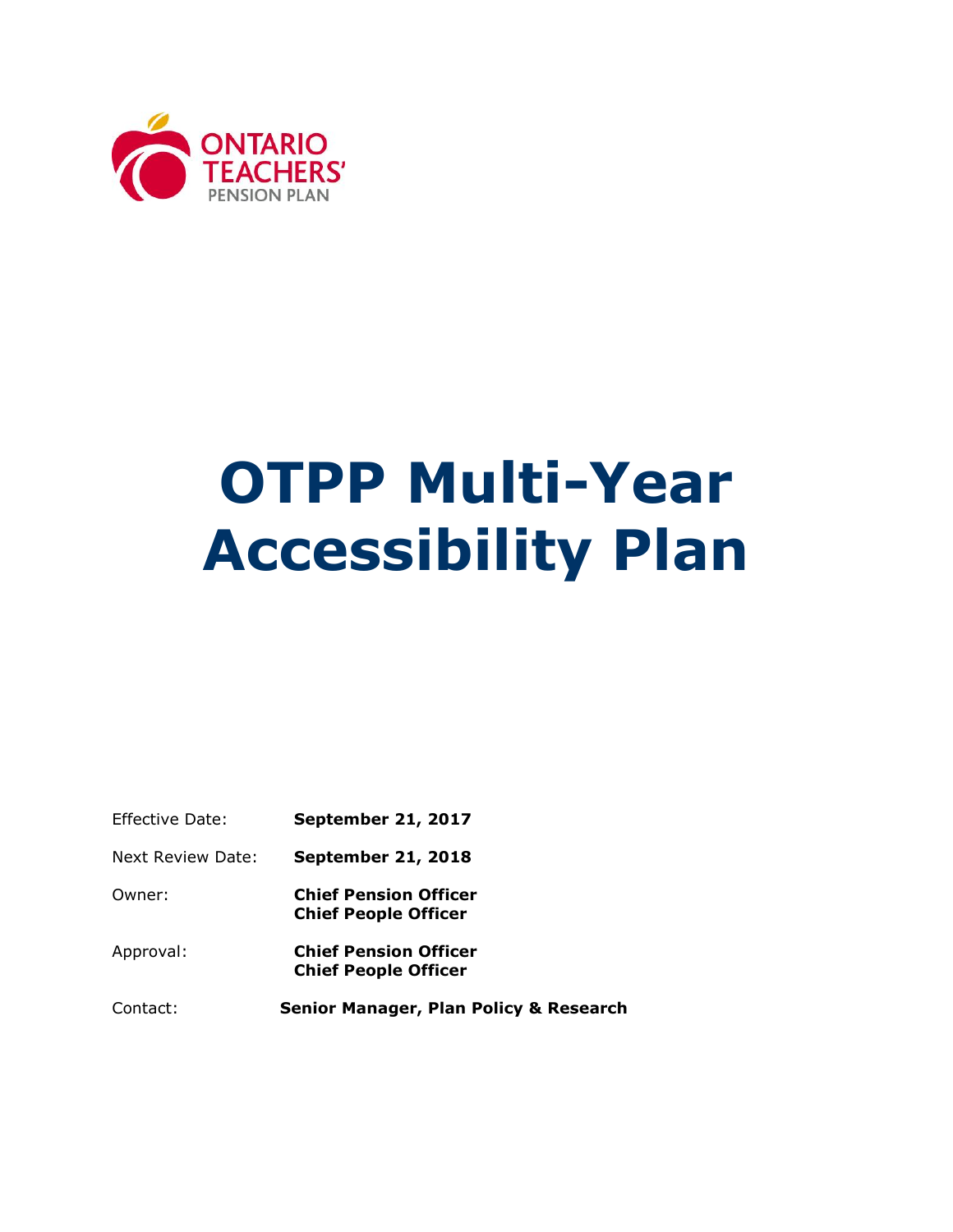# **TABLE OF CONTENTS**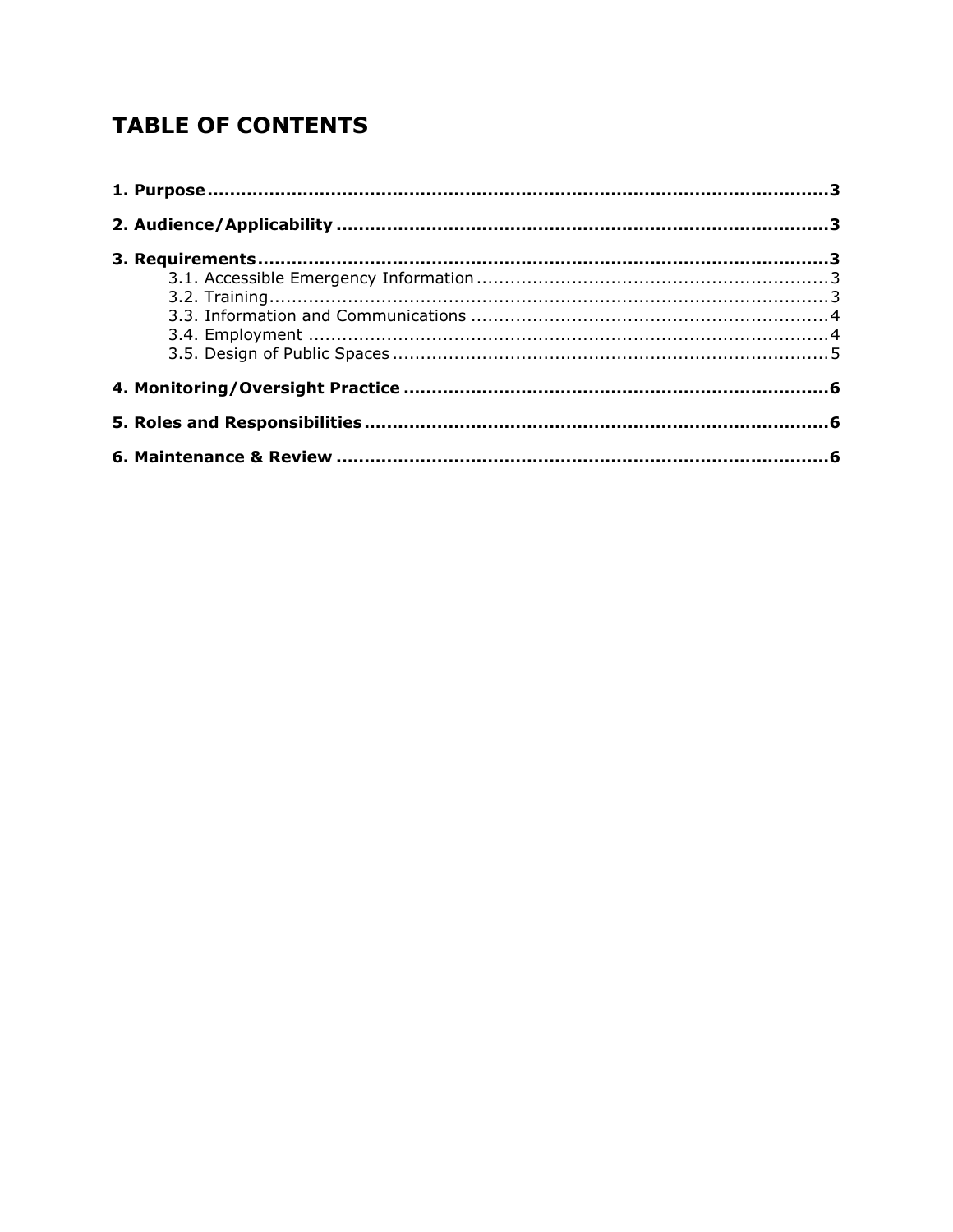## <span id="page-2-0"></span>**1. Purpose**

Under Ontario's *Accessibility for Ontarians with Disabilities Act, 2005* ("AODA"), private and not-for-profit organizations with 50 or more employees must create a multi-year accessibility plan and accessibility policies. This accessibility plan outlines the policies and actions that the Ontario Teachers' Pension Plan ("OTPP") will put in place between 2014 and 2021 to improve opportunities for people with disabilities.

Through our core values, we champion accountability and risk consciousness, and respect diversity. OTPP is committed to treating all people in a way that allows them to maintain their dignity and independence. We believe in integration and equal opportunity. We are committed to meeting the needs of people with disabilities in a timely manner, and will do so by preventing and removing barriers to accessibility and meeting accessibility requirements under the AODA.

# <span id="page-2-1"></span>**2. Audience/Applicability**

This document applies to all OTPP employees, Board Members and other personnel engaged by OTPP to provide services.

## <span id="page-2-2"></span>**3. Requirements**

The following is a list of commitments and action items OTPP will undertake in order to ensure accessibility requirements are met under the AODA.

#### <span id="page-2-3"></span>*3.1. Accessible Emergency Information*

OTPP is committed to providing its clients with any publicly available emergency information in an accessible way either *via* telephone, facsimile, email, or in person upon request. We will also provide employees with disabilities with individualized emergency response information as soon as practicable after we become aware of the need for accommodation.

#### <span id="page-2-4"></span>*3.2. Training*

OTPP will provide training to all personnel on Ontario's accessibility laws and on the *Human Rights Code* as it relates to people with disabilities. The amount and format of training will be in relation to the person's level of interaction with OTPP's clients, employees and job applicants.

OTPP has taken the following steps to ensure employees are provided with the training needed to meet Ontario's accessibility laws by **January 1, 2015**:

- Determination of level of training for appropriate parties
	- o Format will be determined

OTPP will keep a record of the training provided, including the dates on which the training is provided and the number of individuals to whom it is provided.

#### <span id="page-2-5"></span>*3.3. Information and Communications*

OTPP is committed to meeting the communication needs of people with disabilities. We will work with people with disabilities to discuss and accommodate their information and communication needs.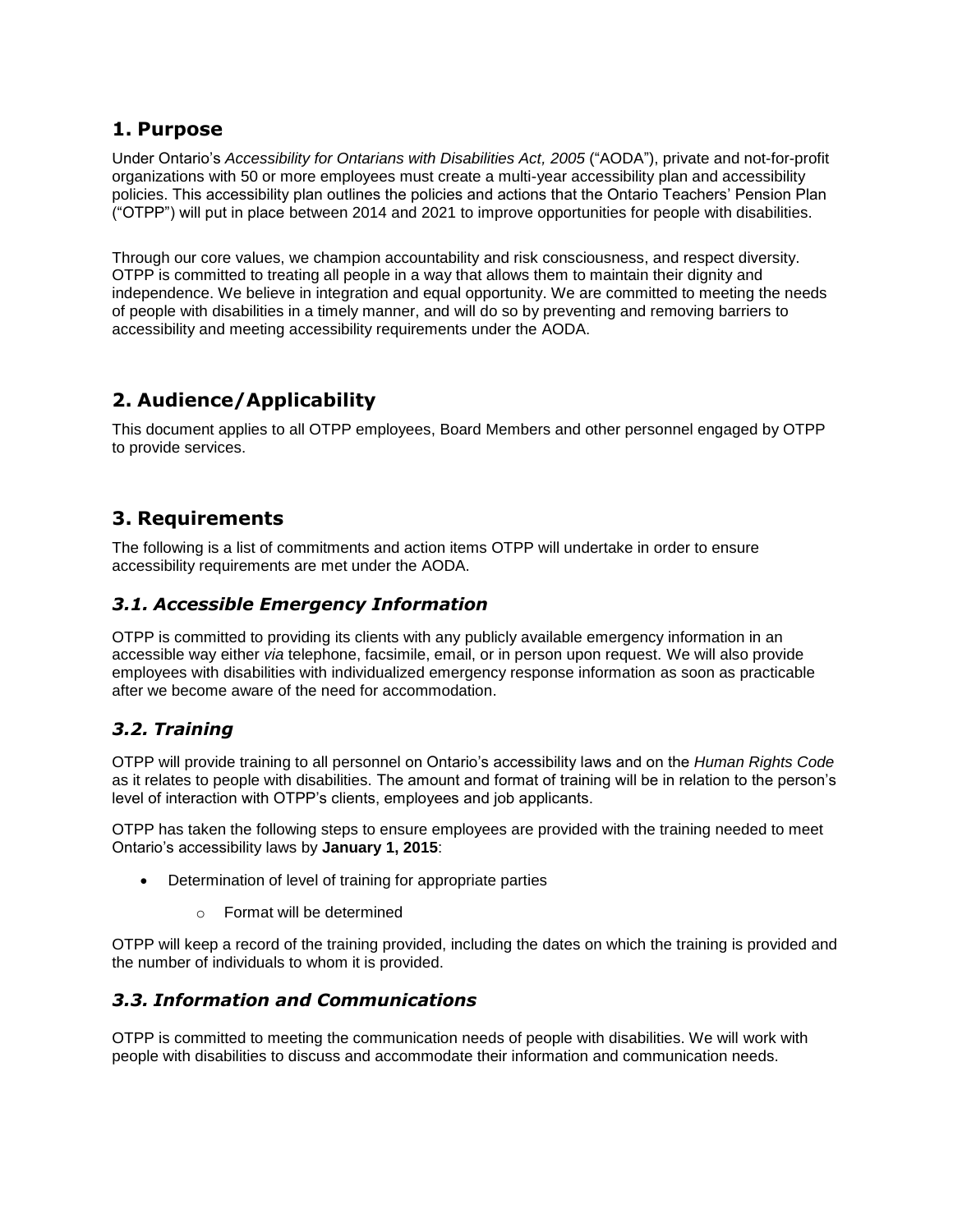OTPP has taken the following steps to make all new external websites, content and web-based applications on those sites conform to Web Content Accessibility Guidelines ("WCAG") 2.0, Level A, by **January 1, 2014**:

 OTPP will require that any new external websites including associated web content and webbased applications on those sites conform to WCAG 2.0 level A

OTPP has taken the following steps to ensure existing feedback processes are accessible to people with disabilities upon request by **January 1, 2015**:

- AODA Providing Services to People with Disabilities Policy and Accessible Feedback Process documents will be made available to OTPP's clients and the public in an accessible format, or *via* accessible communication support upon request.
- In order to determine the appropriate format or communication support, OTPP will consult with the person making the request.
- Information will be provided as soon as is practicable; however, timeframes will be dependent upon the format requested.

OTPP has taken the following steps to make sure all publicly available information is made accessible upon request by **January 1, 2016**:

- All pertinent documentation will be made available to OTPP's clients and the public in an accessible format, or *via* accessible communication support upon request.
- OTPP will consult with the person making the request in determining the suitability of an accessible format or communication support provided.
- Information will be provided as soon as is practicable; however, timeframes will be dependent upon the format requested.

OTPP will take the following steps to make all external websites and content conform to WCAG 2.0, Level AA other than success criteria 1.2.4 Captions (Live) and 1.2.5 Audio Descriptions (Pre-recorded) by **January 1, 2021**:

- WCAG 2.0 testing on all existing websites to identify any gaps.
- Any identified gaps are rectified on or before January 2021.
- All web-based applications associated with external websites will be reviewed for compliance with WCAG 2.0 Level AA and corrective action taken as required on or by January 2021.

#### <span id="page-3-0"></span>*3.4. Employment*

OTPP is committed to fair and accessible employment practices.

By January 1, 2016, OTPP has taken the following steps to notify the public and personnel that, when requested, OTPP will accommodate people with disabilities during the recruitment and assessment processes and when people are hired:

 Notify employees and the public in recruitment processes about the availability of accommodation for applicants with disabilities.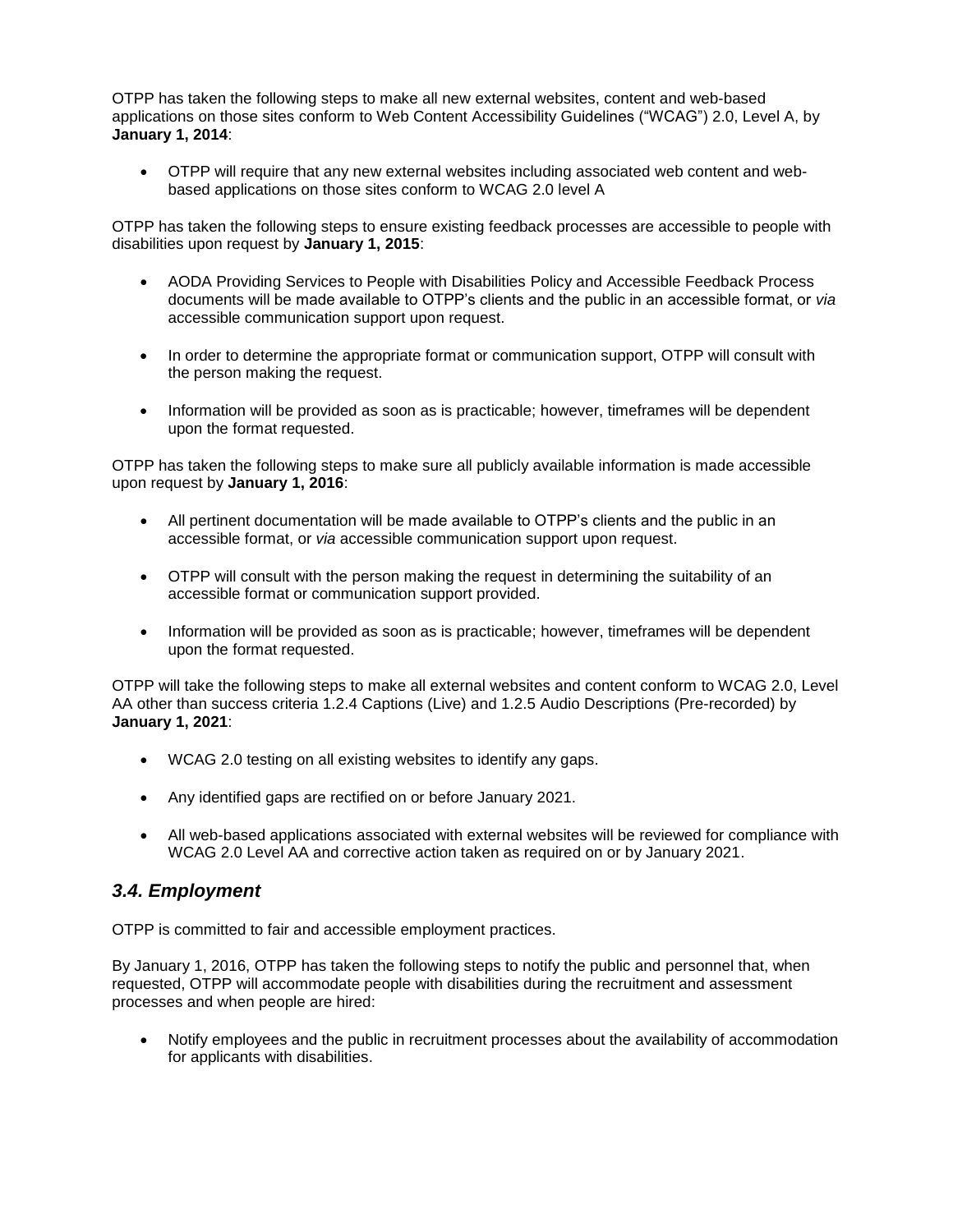- Notify job applicants during a recruitment process, when they are individually selected to participate in an assessment or selection process, that accommodations are available upon request in relation to the materials or processes to be used.
- If a selected applicant requests an accommodation, consult with the applicant and provide or arrange for the provision of a suitable accommodation.
- When making offers of employment, notify the successful applicant of OTPP policies for accommodating employees with disabilities.
- Inform employees of policies used to support employees with disabilities, including, but not limited to, policies on the provision of job accommodations that take into account an employee's accessibility needs due to disability.
- Provide this information to new employees as soon as practicable after they begin their employment.
- Upon request, consult with an employee to provide or arrange for the provision of accessible formats and communication supports for:
	- o information that is needed to perform the employee's job; and
	- o information that is generally available to employees in the workplace.
- Consult with the employee making the request in determining the suitability of an accessible format or communication support.

By January 1, 2016, OTPP has developed and has in place a written process for the development of documented individual accommodation plans for employees with disabilities. The process includes the elements specified in s. 28(2) of the *Integrated Accessibility Standard* Regulation.

By January 1, 2016, OTPP has developed and has in place a return to work process for employees who have been absent from work due to a disability and require disability-related accommodations in order to return to work. The process is documented as required under s. 29(2) of the *Integrated Accessibility Standards* Regulation*.* 

OTPP will take into account accessibility needs and individual accommodation plans when using the performance management process, career development and advancement process, and redeployment process.

#### <span id="page-4-0"></span>*3.5. Design of Public Spaces*

By January 1, 2017, OTPP has met the Accessibility Standards for the Design of Public Spaces when building or making major modifications to service-related elements, such as service counters and waiting areas.

# <span id="page-4-1"></span>**4. Monitoring/Oversight Practice**

OTPP will review and update its Multi-Year Accessibility Plan on an annual basis. The Multi-Year Accessibility Report is posted on otpp.com and will be made available in alternate formats upon request.